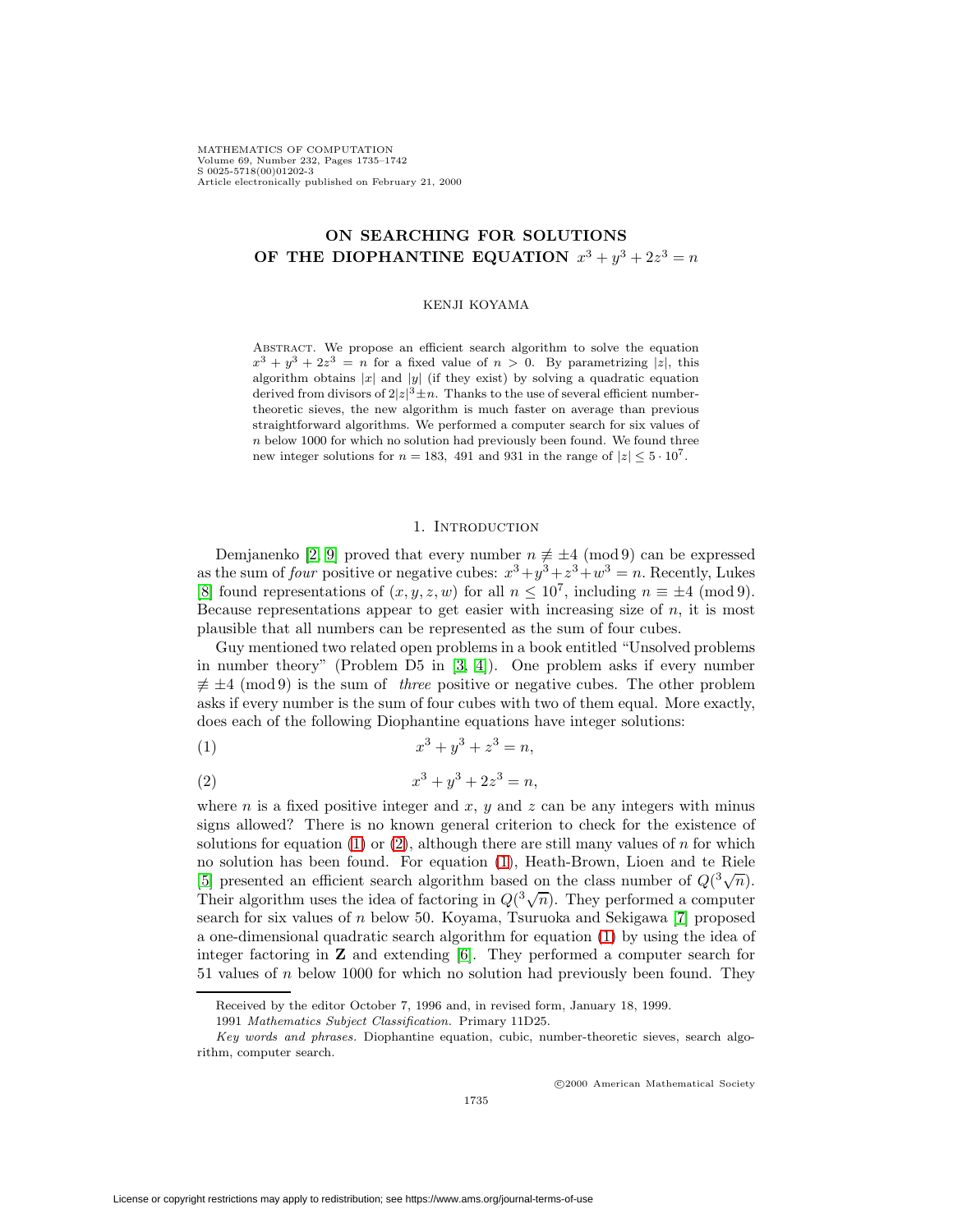found eight new integer solutions in the range of  $\min(|x|, |y|, |z|) \leq 2 \cdot 10^7$ . As a result, there are now 43 values of n below 1000 (and  $\neq \pm 4 \mod 9$ ) for which no solution of equation [\(1\)](#page-0-0) has been found.

In this paper, we focus on equation [\(2\)](#page-0-1). Equation [\(2\)](#page-0-1) has several parametric solutions for the special form of  $n$ .

$$
x = 1 + 3t3, y = 1 - 3t3, z = -3t2, n = 2;
$$
  
\n
$$
x = \lambda3 + 3t3, y = \lambda3 - 3t3, z = -3\lambda t2, n = 2\lambda9;
$$
  
\n
$$
x = \lambda, y = \lambda + 2, z = -\lambda - 1, n = 6\lambda + 6.
$$

In 1994, Guy [\[4\]](#page-6-2) mentioned that there were 15 values of  $n$  below 1000 for which no solution of equation [\(2\)](#page-0-1) had previously been found:

 $n = 76, 148, 183, 230, 356, 418, 428, 445, 482, 491, 580, 671, 788, 931, 967.$ 

In an e-mail message from Cohn to Guy [\[1\]](#page-6-3), Cohn mentioned that he had found nine new solutions for n among the above 15 values. His solutions  $(x, y, z, n)$  with  $|x| \leq |y|$  were

$$
(-21167, -122171, 97135, 76),
$$
  
\n $(-14101, 27293, -20617, 230),$   
\n $(129521, 1048469, -832693, 356),$   
\n $(15961, 91705, -72914, 418),$   
\n $(-111433, -117091, 114332, 428),$   
\n $(-19178, 150439, -119321, 445),$   
\n $(-2254, -11878, 9449, 482),$   
\n $(85111, 89845, -87542, 580),$ 

and

$$
(380698, 641263, -542246, 967).
$$

<span id="page-1-0"></span>This left the solutions for six values of  $n$  below 1000 to be solved:

(3)  $n = 148, 183, 491, 671, 788, 931.$ 

In this paper, we propose an efficient algorithm for finding all solutions of equa-tion [\(2\)](#page-0-1) in the range of  $|z| \leq L$  for the fixed values of n in the above list [\(3\)](#page-1-0). This algorithm is similar to that in [\[7\]](#page-7-3) in the sense of a one-dimensional quadratic search method that takes  $O(L^2)$  steps. The proposed algorithm obtains |x| and |y| (if they exist) by solving a quadratic equation derived from divisors of  $2|z|^3 \pm n$ , where |z| is a parameter. Efficiency of this algorithm is improved by several number-theoretic sieves and a primality test. We show the results of a computer search that used this algorithm.

### 2. Outline of quadratic search algorithm

Without loss of generality, we may take

$$
|x| \le |y|.
$$

The solutions are generally classified into the following three cases:

Case 0:  $\{x \ge 0, y \ge 0, z \ge 0\}$  or  $\{x < 0, y \ge 0, z \ge 0\},$ Case 1:  $\{x \geq 0, y < 0, z \geq 0\}$  or  $\{x < 0, y < 0, z \geq 0\},\$ Case 2:  $\{x \geq 0, y \geq 0, z < 0\}$  or  $\{x < 0, y \geq 0, z < 0\}.$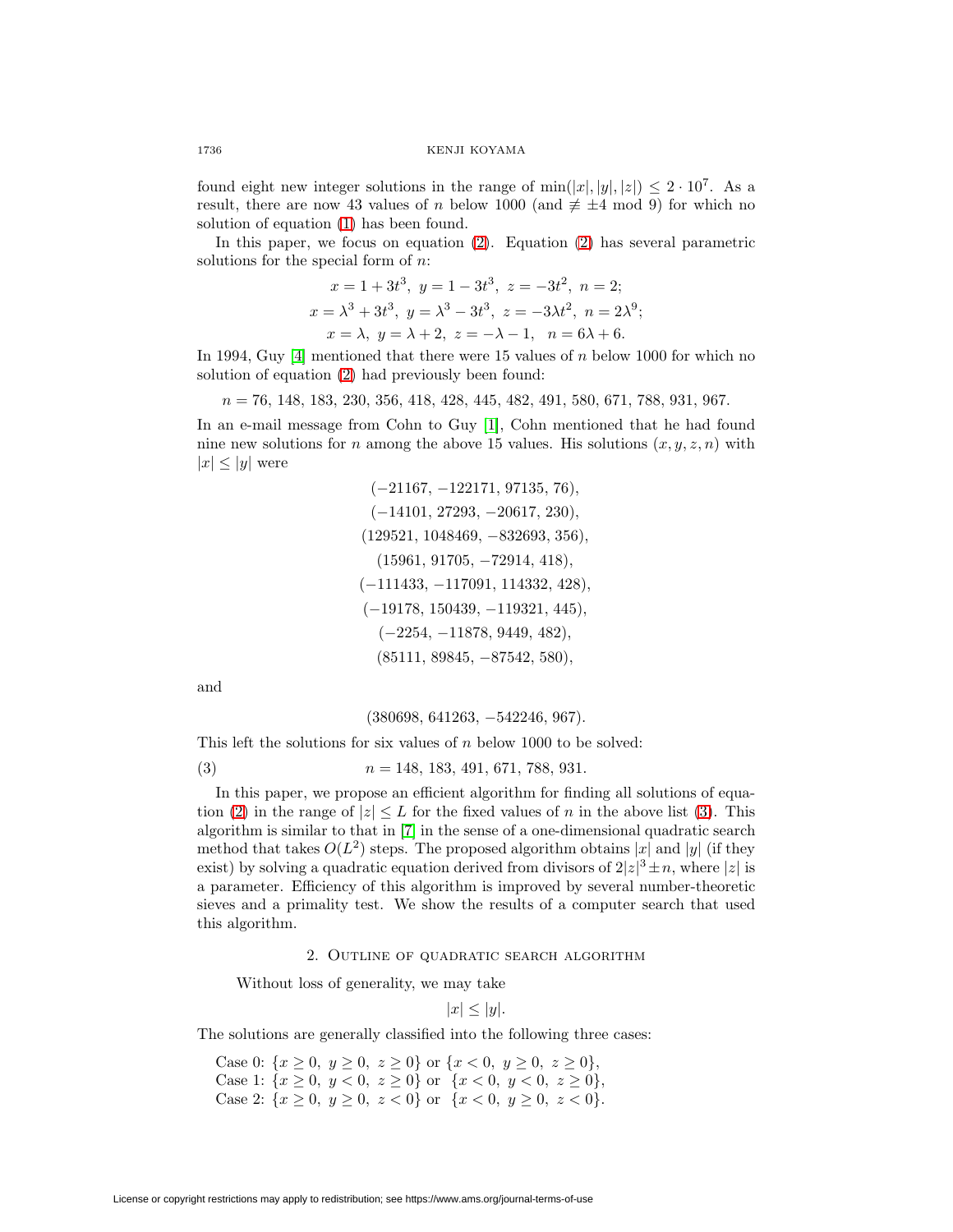In case 0, the constraint  $0 < x^3 + y^3 + 2z^3 < 1000$  implies  $z \le 7$ . Thus, it is easy to find all solutions for case 0, even if a three-dimensional exhaustive search is done. In order to find all solutions for case 1 and case 2 over a range of values of  $n$ , a two-dimensional exhaustive search with two parameters, say  $x$  and  $y$ , was usually done. In order to find all solutions for case 1 and case 2 with a  $fixed$  value of n, we propose a one-dimensional exhaustive search with one parameter z. In case 1, we put  $X = x$ ,  $Y = -y$ ,  $Z = z$ , and  $A = 2Z<sup>3</sup> - n$ , where Z is assumed so that  $2Z<sup>3</sup> > n$ . In case 2, we put  $X = -x$ ,  $Y = y$ ,  $Z = -z$ , and  $A = 2Z^3 + n$ . Summarizing case 1 and case 2, we have

<span id="page-2-0"></span>
$$
(4) \t\t Y^3 - X^3 = A,
$$

where  $Y > |X| > 0$  and  $A > 0$ . Equation [\(4\)](#page-2-0) can be rewritten as a product of two divisors:

(5) 
$$
(Y - X)(Y^2 + YX + X^2) = A.
$$

Let  $C = Y - X$  and  $D = Y^2 + YX + X^2$ . For given values of Z and n, we compute A. By factoring  $A$ , we obtain candidates for the pair of divisors  $C$  and  $D$  such that  $A = CD$ . By substituting  $X = Y - C$  into  $D = Y^2 + YX + X^2$ , we get

<span id="page-2-1"></span>(6) 
$$
Y^2 - CY + \frac{C^2 - D}{3} = 0.
$$

Note that  $(C^2 - D)/3$  is an integer. The value of  $Y > 0$  is obtained as one of the roots of equation [\(6\)](#page-2-1) as

<span id="page-2-2"></span>(7) 
$$
Y = \frac{C + \sqrt{Q}}{2}
$$
, where  $Q = \frac{4D - C^2}{3}$ .

From  $X = Y - C$ , we have

<span id="page-2-3"></span>
$$
X = \frac{-C + \sqrt{Q}}{2}.
$$

Note that Q is a positive integer because  $4D \equiv C^2 \pmod{3}$  and  $C^2 < 4D$ , which inequality is derived as

$$
C^{2} = Y^{2} - 2YX + X^{2} < Y^{2} - 2YX + X^{2} + (\sqrt{3}Y + \sqrt{3}X)^{2} = 4Y^{2} + 4YX + 4X^{2} = 4D.
$$

If  $Q$  is a square, then Y and X, which are represented by equations [\(7\)](#page-2-2) and [\(8\)](#page-2-3), become integers because  $\sqrt{Q} \equiv C \pmod{2}$ .

### 3. The algorithm with number-theoretic sieves

By parametrizing the positive integer  $Z (= |z|)$  in the range  $S \leq Z \leq L$ , our search algorithm utilizing several properties for number-theoretic sieves is as follows. Hereafter, we write  $p^e||N$  if  $p^e|N$  and  $p^{e+1} \nmid N$ .

**Input:**  $n, S, L$ 

**Output:** A solution  $(x, y, z)$  of  $x^3 + y^3 + 2z^3 = n$  with  $S \leq |z| \leq L$ or a message "nonexistence" if there is no solution.

**Step 1.** Let  $W_m$  and  $V_m(n)$  be the sets of primes satisfying

$$
W_m = \{ p_i \, | \, p_i \equiv 2 \; (\text{mod } 3), \; p_i \le m \},
$$

$$
V_m(n) = \{ p_i \, | \, p_i \equiv 1 \; (\text{mod } 3), (n/2)^{(p_i - 1)/3} \, \text{mod } p_i = 1, \; p_i \le m \}.
$$

Collect primes  $p_i \in W_m$  and  $p_i \in V_m(n)$ , where  $m = 2L$ .

**Step 2.** Put  $Z = S$ .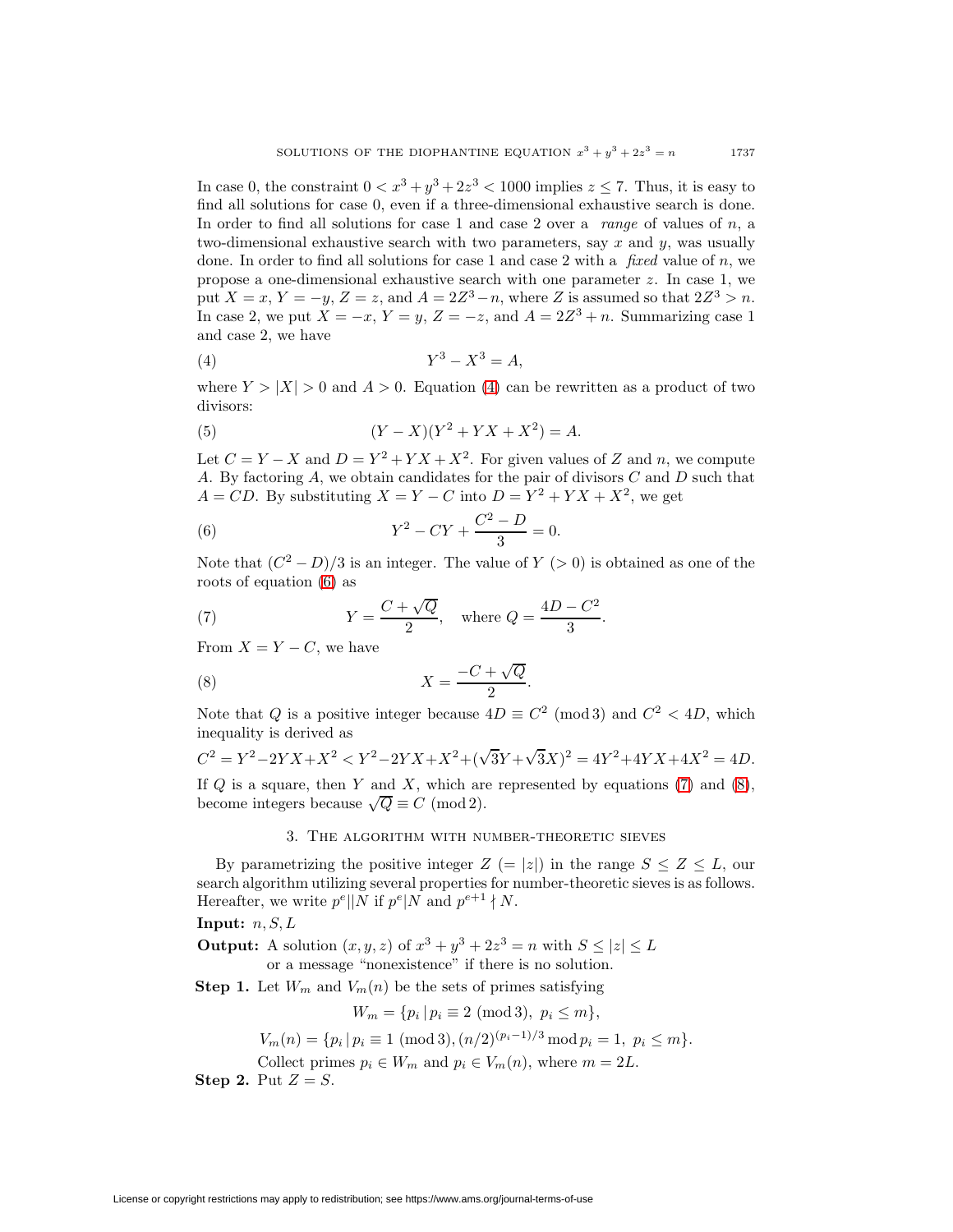**Step 3.** Check  $Z$  by the values of  $n \mod 7$  and  $n \mod 9$  by using properties 1 and 2.

### **Property 1.**

- If  $n \equiv 1, 2 \pmod{7}$ , then  $z \equiv 0, 1, 2, -3 \pmod{7}$ .
- If  $n \equiv -1, -2 \pmod{7}$ , then  $z \equiv 0, -1, -2, 3 \pmod{7}$ .
- If  $n \equiv \pm 3 \pmod{7}$ , then  $z \equiv \pm 1, \pm 2, \pm 3 \pmod{7}$ .

## **Property 2.**

- If  $n \equiv 2 \pmod{9}$ , then  $z \equiv 0, 1 \pmod{3}$ .
- If  $n \equiv -2 \pmod{9}$ , then  $z \equiv 0, -1 \pmod{3}$ .
- If  $n \equiv 3, 4 \pmod{9}$ , then  $z \equiv 1 \pmod{3}$ .
- If  $n \equiv -3, -4 \pmod{9}$ , then  $z \equiv -1 \pmod{3}$ .

If Z is appropriate as a solution for case 1, then compute  $A_1 = 2Z^3 - n$ .

If Z is appropriate as a solution for case 2, then compute  $A_2 = 2Z^3 + n$ .

If Z is not appropriate for both case 1 and case 2, then go to step 11.

(A is a representative of  $A_1$  and  $A_2$ , and each case is carried out individually from step 4 and step 10.)

- **Step 4.** If A is a prime and  $A \not\equiv 1 \pmod{3}$  then go to 11.
	- **If** A is a prime and  $A \equiv 1 \pmod{3}$

**then** put  $C = 1$ ,  $D = A$ .

**if** A and  $C$  (= 1) satisfy properties 3, 4 and 5,

**Property 3.** If  $n \equiv \pm 4 \pmod{9}$ , then

$$
C \equiv \begin{cases} 2Z - k \pmod{9} & \text{for case 1,} \\ 2Z + k \pmod{9} & \text{for case 2,} \end{cases}
$$

where 
$$
k \equiv \begin{cases} \frac{n+8}{3} \pmod{9} & \text{if } n \equiv 4 \pmod{9}, \\ \frac{n-8}{3} \pmod{9} & \text{if } n \equiv -4 \pmod{9}. \end{cases}
$$

**Property 4.**

- If  $A \equiv 1 \pmod{5}$ , then  $C \equiv \pm 1$ , 2 (mod 5).
- If  $A \equiv -1 \pmod{5}$ , then  $C \equiv \pm 1, -2 \pmod{5}$ .
- If  $A \equiv 2 \pmod{5}$ , then  $C \equiv 1, \pm 2 \pmod{5}$ .
- If  $A \equiv -2 \pmod{5}$ , then  $C \equiv -1, \pm 2 \pmod{5}$ .

## **Property 5.**

- If  $A \equiv 1 \pmod{7}$ , then  $C \equiv 1, 2, -3 \pmod{7}$ .
- If  $A \equiv -1 \pmod{7}$ , then  $C \equiv -1, -2, 3 \pmod{7}$ .

**then** go to step 10. **else** go to step 11.

**else**

**Step 5.** Put  $B = 2Z$ ,  $H = 1$ ,  $F = 1$  and  $\tilde{A} = A' = A$ .

**if**  $3^e || \tilde{A} (e \ge 1),$ 

**then** put  $H = 3^h$ ,  $h = \lceil \frac{e}{3} \rceil$ ,  $B = \lfloor B/3^h \rfloor$ ,  $F = 3^{e-h}$ ,  $\tilde{A} = A' = \tilde{A}/3^e$ . If  $\ddot{A}$  is a prime, then go to step 9.

**else**

# **Step 6.** Find prime factors  $p_i \in W_B$  of  $\widetilde{A}$  by a revised trial division: Put  $H' = 1$ . **Do while**  $\{p_i \leq B \text{ and } H' \neq A' \pmod{3}\}$  or  $\{p_i^2 \leq B \text{ and } H' \equiv A_1\}$  $A' \pmod{3}$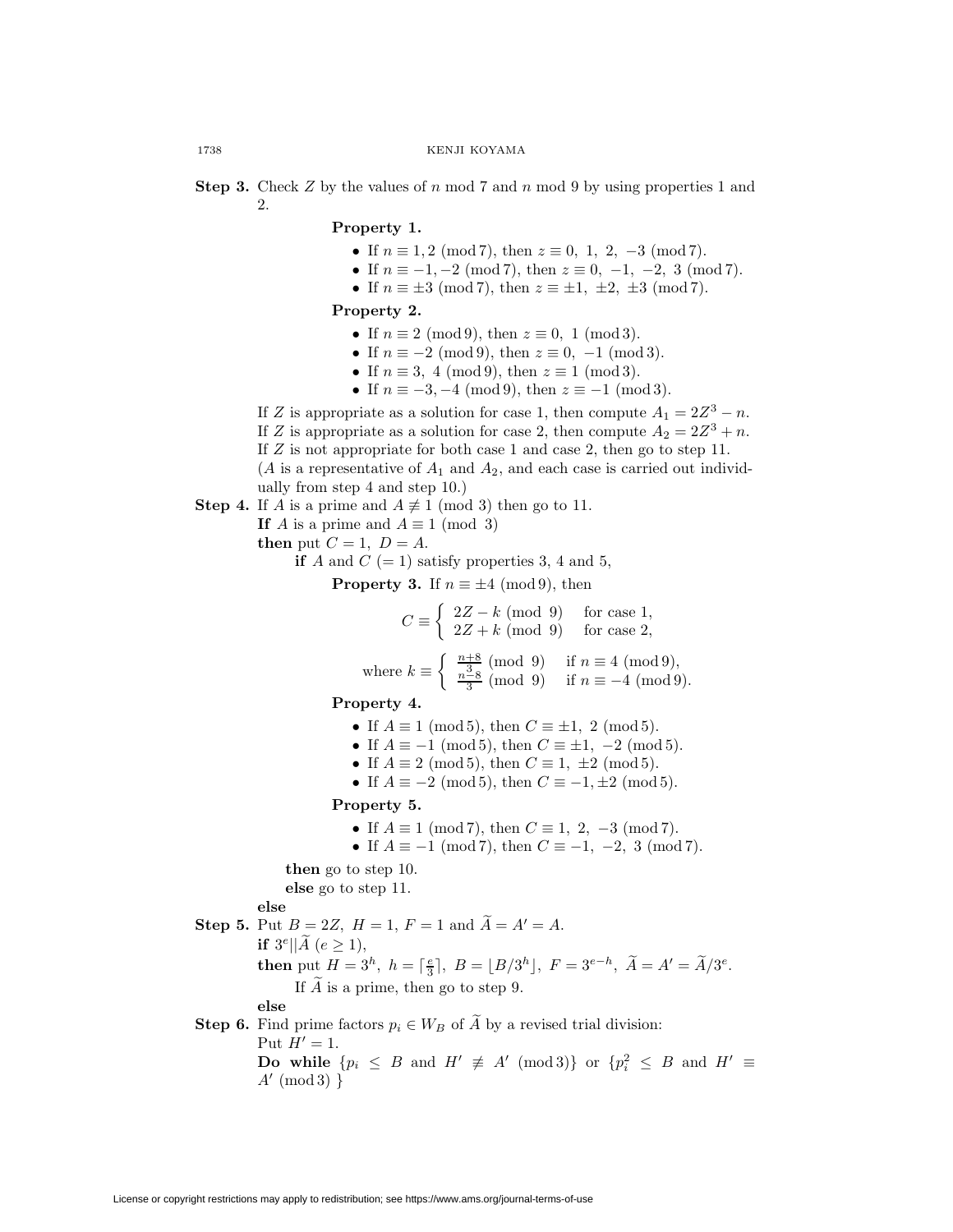**if**  $p_i^{e_i} || \widetilde{A} (e_i \geq 1),$ **then if**  $p_i^{h_i} < B$ , where  $h_i = \begin{cases} \begin{bmatrix} \frac{e_i}{3} \end{bmatrix} + (1 - (\begin{bmatrix} \frac{e_i}{3} \end{bmatrix} \text{mod} 2)) & \text{if } e_i \text{ is odd,} \\ \frac{e_i}{3} \end{bmatrix}$  $\lceil \frac{e_i}{3} \rceil + \lceil \frac{e_i}{3} \rceil \bmod 2$  if  $e_i$  is even. **then** put  $H' = H' \cdot p_i^{h_i}$ ,  $B = [B/p_i^{h_i}]$ ,  $F = F \cdot p_i^{e_i - h_i}$ ,  $\widetilde{A} = \widetilde{A}/p_i^{e_i}$ . If  $\tilde{A}$  is a prime, then go to step 7. **else** go to step 11. **else enddo Step 7.** If  $H' \equiv A' \pmod{3}$ ,  $\mathbf{then} \ H = H \cdot H'.$ **else** go to step 11. **Step 8.** If A is a prime, then go to step 9. Find prime factors  $p_i \in V_B(n)$  of A by a trial division: Do while  $p_i < B$ **if**  $p_i^{e_i} || \widetilde{A} (e_i \geq 1),$ **then** put  $F = F \cdot p_i^{e_i}$ ,  $\widetilde{A} = \widetilde{A}/p_i^{e_i}$ . If  $\tilde{A}$  is a prime, then go to step 9. **else enddo Step 9.** Let  $F_j$  be the j<sup>th</sup> element among combinations of factors of  $F$ . Choose candidates of divisors C as  $C_j = HF_j$  satisfying properties 3, 4, 5, 6 and 7.

> **Property 6.**  $C < 2Z$  if  $Z \gg n$ . **Property 7.**  $C \equiv A \pmod{6}$ .

Compute another divisor  $D_j = A/C_j$  from each  $C_j$ .

**Step 10.** If  $Q_j = (4D_j - C_j^2)/3$  is a square for the candidate pair  $(C_j, D_j)$ , then compute

$$
X = \frac{-C_j + \sqrt{Q_j}}{2}, \quad Y = \frac{C_j + \sqrt{Q_j}}{2}.
$$

Output  $(x, y, z)$  transformed from  $(X, Y, Z)$  according to either case 1 or case 2.

**Step 11.** Put  $Z = Z + 1$ . If  $Z > L$  then output the message "nonexistence"; otherwise, go to step 3.

Remarks. 1. Step 1 corresponds to a precomputation phase; steps 2 to 11 correspond to the main phase. Only primes in the union of  $W_m$  and  $V_m$  and the prime 3 can become factors of A. Using these prechosen primes, factoring based on trial and division can be more efficiently carried out in the similar way as [\[7\]](#page-7-3).

Step 6 and step 8 are the most time-consuming parts of the algorithm. Since the number of primes below  $\beta$  is about  $\beta$ / log  $\beta$  for large  $\beta$ , step 6 requires at most about  $\left|Z/\log 2Z\right|$  divisions and step 8 requires at most about  $\left(1/3\right) \cdot \left|Z/\log 2Z\right|$ divisions for each value of Z. Thus, the order of this algorithm is  $O(c L^2)$ , but the constant term c is very small on average.

2. Size restriction of C mainly saves time for trial division in the algorithm. Since  $C^2 < 4D = 4A/C$ , we have  $C < (4A)^{1/3}$ . When  $Z \gg n$  such that  $n < 1000$ ,  $Z > 100000$ , we have  $A = 2Z^3 \pm n \approx 2Z^3$ , and an upper bound of C is obtained as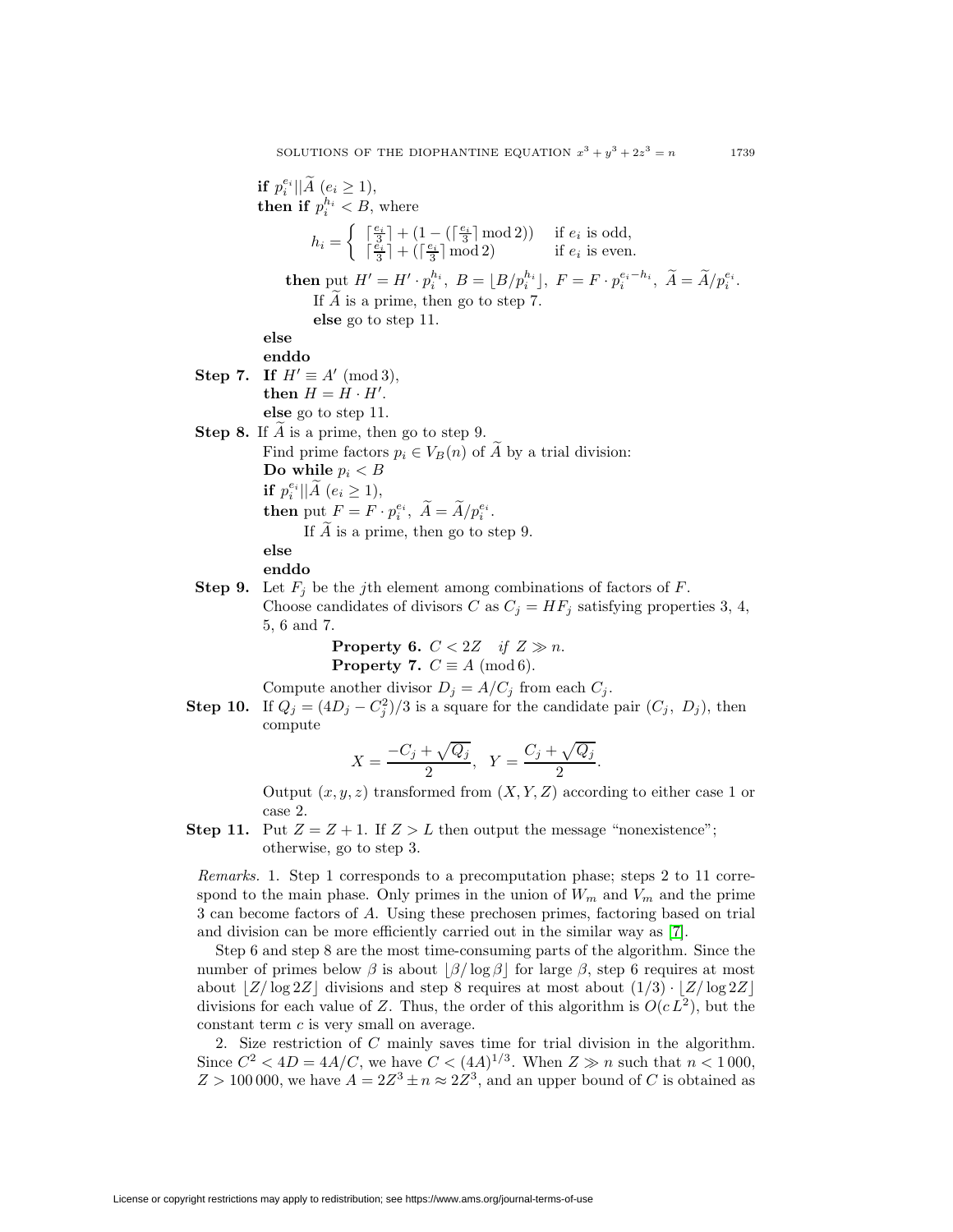$C < (8Z^3)^{1/3} = 2Z$ . This inequality implies the above Property 6, and it is used in steps 1, 6, 8 and 9. Note that a naive bigger upper bound of  $C$  for equation  $(2)$  is  $\sqrt{2}Z^{3/2}$  without property 6. For equation (1), a more restricted upper bound such as  $0.26X$  for varying parameter X was obtained in [\[7\]](#page-7-3).

3. Congruence restiction between n and z is also effective for a sieve. For given  $n$ , the value of  $z$  is restricted as Properties 1 and 2, which are slightly different from those in  $[7]$ . We have proven that no other values of the modulus for n except 7 and 9 have the sieve effect of excluding some values of  $z$  for a solution [\[10\]](#page-7-5).

4. The value of h in step 5 and the values of  $h_i$  in step 6 are derived from the following properties 8 and 9 for equation (2), which are the same as those for equation  $(1)$  in  $[7]$ .

**Property 8.** If  $3^e \parallel A \ (e \geq 1)$ , then  $3^f \parallel C$ ,  $3^g \parallel D$ ,  $e = f + g$  and  $f \geq \lceil \frac{g}{2} \rceil$ . Moreover, if  $e \geq 1$ , then  $e \geq 2$ ,  $f \geq 1$  and  $g \geq 1$ .

**Property 9.** Let p be a prime with  $p \equiv 2 \pmod{3}$ . If  $p^e||A(e \ge 1)$ , then  $p^f||C$  $(f \geq 0)$ ,  $e = f + 2g$  and  $f \geq g$ , where g is a nonnegative integer.

Note that the six values of n in the list (3) satisfy  $n \equiv \pm 3, \pm 4 \pmod{9}$ , then  $3 \nmid A$ .

Remarks. 5. The final value of H in step 6 is a kernel divisor of  $C$ , which is always a factor of C, i.e.,  $H|C$ . Note that  $H \equiv A \pmod{6}$ .

6. The first trial division factoring in steps 5 and 6 is carried out for the prime 3 and primes in  $W_B$ . At the beginning, an upper bound of searched primes is put as  $B = 2Z$ . After prime factors  $p_i^{e_i}$  of  $\widetilde{A}$  satisfying  $p_i = 3$  or  $p_i \equiv 2 \pmod{3}$  are found, the upper bound of primes for the trial division factoring is dynamically reduced to

(9) 
$$
B = \left[ \frac{2Z}{\prod_i p_i^{h_i}} \right],
$$

where  $1 \leq h_i \leq e_i$ . Moreover, during the first trial division by primes in  $W_B$ , if  $H' \equiv A' \pmod{3}$  for the intermediate value of  $H'$ , then A has other even (or zero) prime factors in  $W_B$  to satisfy  $H' \equiv A' \pmod{3}$  for the final value of  $H'$ . Thus, the prime factors in  $W_B$  to satisfy  $H = A$  (mod 3) for the final value of  $H$ . Thus, the upper bound of primes for the first trial division is further reduced to  $\sqrt{B}$ , where  $B$  is defined in  $(9)$ .

After step 6, the congruence  $H' \equiv A' \pmod{3}$  is checked. The passing ratio of this check is about 50% . If the check is successful, the second trial division factoring in step 8 is carried out for primes in  $V_B(n)$ , where B is the final upper bound of the first trial division factoring.

7. Property 3 shows congruence restriction of C for special values  $n \equiv \pm 4$ (mod 9). If  $n \equiv 4 \pmod{9}$  for equation (2), then  $x \equiv y \equiv z \equiv 1 \pmod{3}$ . If  $a \equiv 1 \pmod{3}$ , then  $a^3 - 3a + 2 \equiv (a-1)^2(a+2) \equiv 0 \pmod{27}$ . Thus, when  $n \equiv 4 \pmod{9}$ , we have  $n \equiv x^3 + y^3 + 2z^3 \equiv (3x - 2) + (3y - 2) + 2(3z - 2) \equiv$  $3(x+y+2z) - 8 \pmod{27}$ , which implies  $x+y+z \equiv \frac{n+8}{3} \pmod{9}$ . On the other hand, if  $n \equiv -4 \pmod{9}$ , then  $x \equiv y \equiv z \equiv -1 \pmod{3}$ . If  $a \equiv -1 \pmod{3}$ , then  $a^3 - 3a - 2 \equiv (a+1)^2(a-2) \equiv 0 \pmod{27}$ . Thus, when  $n \equiv -4 \pmod{9}$ , we have  $n \equiv x^3 + y^3 + 2z^3 \equiv (3x + 2) + (3y + 2) + 2(3z + 2) \equiv 3(x + y + 2z) + 8 \pmod{27}$ , which implies  $x + y + z \equiv \frac{n-8}{3} \pmod{9}$ .

8. Properties 4 and 5 of congruence restriction of C were derived from quadratic residuacity for equation (2), which are the same as those for equation (1) in [\[7\]](#page-7-3).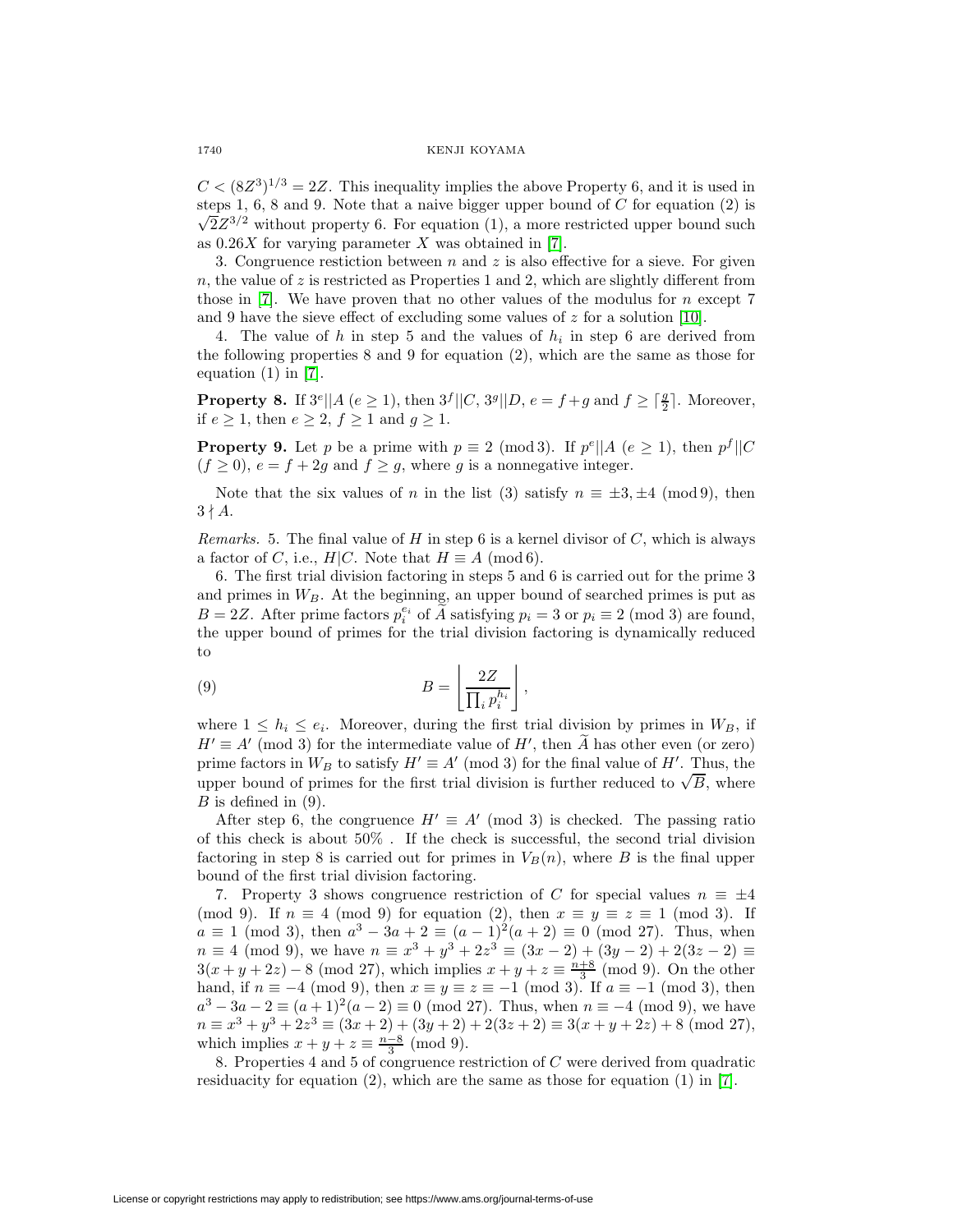9. In steps 4, 5, 6, and 8, the primality of  $A$  or  $\overline{A}$  is checked by a fast Rabin test. This introduction of a primality test improves the efficiency by about 20%.

10. The square root  $\sqrt{Q}$  is quickly computed in floating-point arithmetic, and the value is rounded to the nearest integer. By squaring this integer, the squareness of Q is checked.

**Numerical Example.** For  $n = 183$ , we found a new solution for case 1. We mention the values of the intermediate variables in the algorithm. Let  $2\,090\,532 \leq$  $Z \le 2090\,533$ . When  $Z = 2090\,532$ , the information of  $\{n \equiv 3 \pmod{9} \text{ and } Z \equiv 0\}$  $p(\text{mod } 3)$  shows that this value of Z is not a solution for both case 1 and case 2. When  $Z = 2090533$ , the information of  $\{n \equiv 1 \pmod{7} \text{ and } Z \equiv -3 \pmod{7}\}$ 7)} or  ${n \equiv 3 \pmod{9}$  and  $Z \equiv 1 \pmod{3}$  shows that this value of Z may be a solution for case 1, and it follows that  $A = 2Z^3 - n = 18\,272\,630\,746\,578\,898\,691$ . Note that A is not a prime,  $A \equiv 2 \pmod{3}$  and an initial upper bound of searched primes is  $2 \times 2090533 = 4181066$ . We apply the trial division factoring of step 6 with primes  $p_i$  satisfying  $p_i \equiv 2 \pmod{3}$  and  $p_i \leq 4.181,066$ . After learning that A has the factor 17, the upper bound of primes for the trial and division is reduced to  $\lfloor \frac{2Z}{17} \rfloor = 245\,945$ . For an intermediate value of H', we have  $H' \equiv A' \equiv 2$ (mod 3). We confirm that A has no prime factor  $p_i \ (\equiv 2 \pmod{3})$  in the range (mod 3). We commit that A has no prime factor  $p_i = 2$ <br>17 <  $p_i \le 495 = \lfloor \sqrt{245945} \rfloor$ . Thus, we have  $H = H' = 17$ .

Next, we apply the trial division factoring of step 8 with primes  $p_i$  satisfying  $p_i \equiv 1 \pmod{3}$ ,  $(183/2)^{(p_i-1)/3} \equiv 1 \pmod{p_i}$  and  $p_i \le 245945$ . After learning that A has the factor 19081, step 8 ends with  $\left\lfloor \frac{2Z}{7 \cdot 19081} \right\rfloor = 12$  and  $F = 19081$ . Thus, the candidates for divisor C satisfying  $A \equiv \tilde{C} \equiv 5 \pmod{6}$  are  $\{H, H \cdot F\} =$  ${17, 324377 (= 17 \cdot 19081)}.$  For  $C = 17, Q$  is not the square of an integer. For  $C = 324\,377$ , we have  $Q = (4D - C^2)/3 = 75\,073\,542\,921\,001$ , which is the square of 8664499. Thus, we can compute  $X = 4170061$  and  $Y = 4494438$ . Finally, we obtain the solution for  $n = 183$  as  $(x, y, z) = (4170061, -4494438, 2090533)$ .

**Computer Search.** By using the above search algorithm, we performed a com-puter search for solutions of equation [\(2\)](#page-0-1) for the six values of  $n$  below 1000 in the list [\(3\)](#page-1-0). Taking into account our computer's power, we put  $L = 5 \cdot 10^7$ . The CPUtime on a DEC Alpha Server 2100 computer (4 processors, 250 MHz) is about one month.

We found three new integer solutions as follows:

$$
(x, y, z, n) = (4170061, -4494438, 2090533, 183),
$$
  

$$
(x, y, z, n) = (13476659, 13584908, -13531000, 491),
$$

and

 $(x, y, z, n) = (-6942368, -23115371, 18510883, 931).$ 

The remaining three missing values of n below 1000 are 148, 671 and 788.

### **REFERENCES**

- <span id="page-6-3"></span><span id="page-6-0"></span>[1] J. H. E. Cohn, private communication (1995).
- [2] V.A. Demjanenko, On sums of four cubes (Russian), Izv.Vyssh.Uchebn. Zaved. Matematika, **1966** no. 5 (54) 64–69. MR **34:**[2525](http://www.ams.org/mathscinet-getitem?mr=34:2525)
- <span id="page-6-1"></span>[3] R. K. Guy, Unsolved Problems in Number Theory, First Edition, Springer, New York, 1981. MR **83k:**[10002](http://www.ams.org/mathscinet-getitem?mr=83k:10002)
- <span id="page-6-2"></span>[4] R. K. Guy, Unsolved Problems in Number Theory, Second Edition, Springer, New York, 1994. MR **96e:**[11002](http://www.ams.org/mathscinet-getitem?mr=96e:11002)